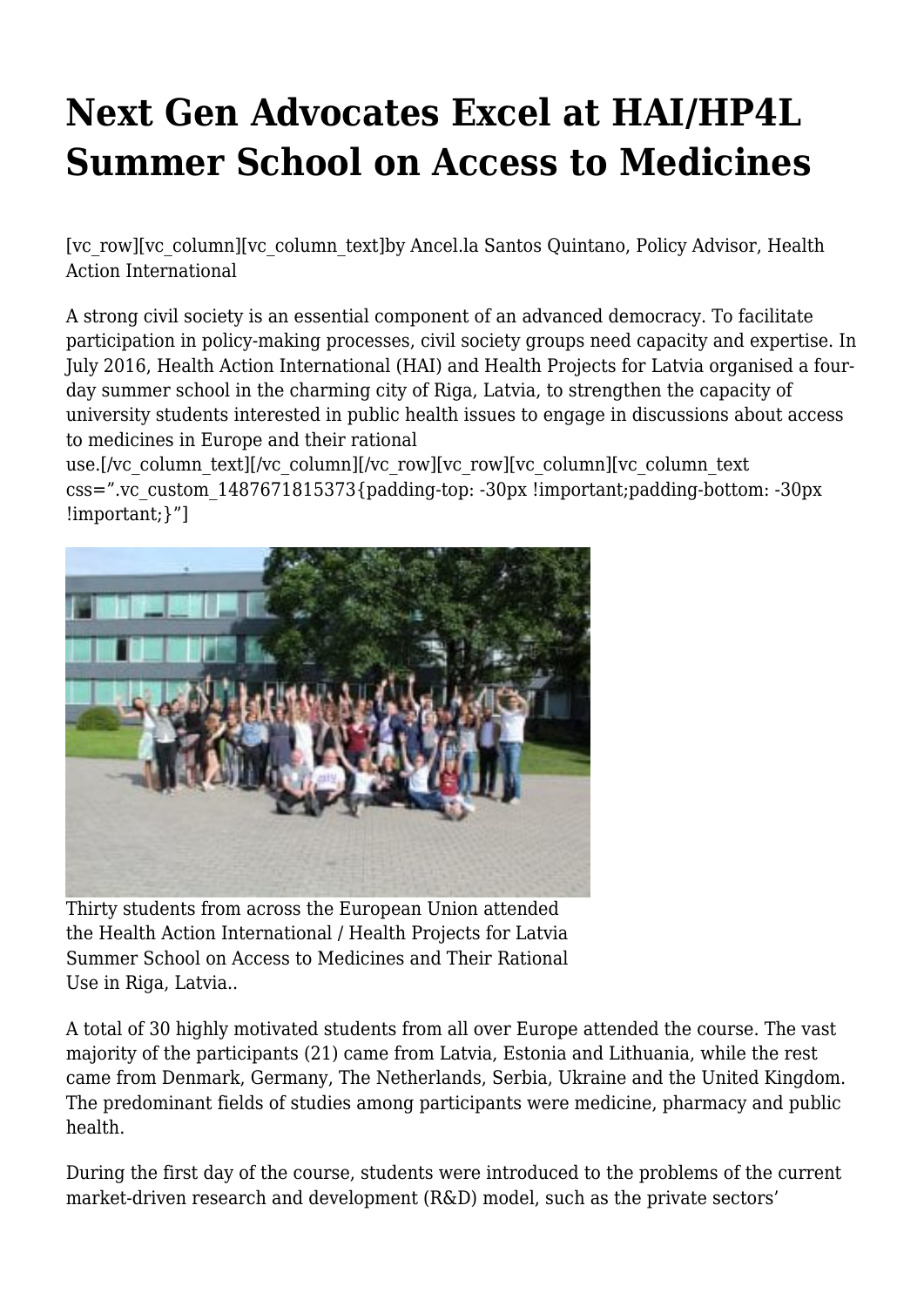prioritisation of profitable markets, instead of public health needs. Alternative models of R&D, like public and private partnerships, were introduced as solutions to address unmet medical needs and ensure medicine affordability. Cross-border challenges affecting European Union (EU) Member States and beyond, such as antimicrobial resistance (AMR), were also discussed. As a practical exercise, students had to analyse and discuss different national, European and international-level action plans to combat AMR. Students were also provided with an overview of the factors that influence price setting and policy mechanisms that can help lower medicine prices and their rational selection. In addition, they were introduced to the role of the EU in medicines policy.

Interesting and lively discussions took place on the second day when discussing the problem of unaffordable access to new hepatitis C treatments. The high burden of disease, particularly in some Eastern European countries, such as Latvia, combined with exorbitant prices, make the situation of hepatitis C treatment particularly worrisome. TRIPS flexibilities and compulsory licensing were discussed as a means to protect the public interest. In addition, students learned about the problem of biased reporting of clinical trial results and its implications on public health. Developments in the EU on clinical trial data transparency were addressed, as well as sources of information about past and ongoing studies, such as trial registries. In the afternoon, participants discussed strategies on how to find and assess evidence about effectiveness and safety of pharmaceuticals. Subsequently, students in small groups analysed flawed, but influential publications on medications and tried to identify weak spots in the study designs and authors' interpretations of the results.[/vc\_column\_text][/vc\_column][/vc\_row][vc\_row][vc\_column width="1/3"][vc\_gallery type="flexslider\_slide" interval="3"

images="12590,12589,12588,12587,12586,12585,12583″][/vc\_column][vc\_column width="2/3"][vc\_column\_text css=".vc\_custom\_1487672073241{padding-bottom: -30px !important;}"]The third day was dedicated to the issue of pharmaceutical promotion. Although EU regulations allow for some promotional activities to occur, evidence shows that these practices can have a negative impact on treatment decisions. Students learned about different promotional strategies used by the pharmaceutical industry, such as visits of sales representatives and their impact on clinical practice. The session was followed by a role play on interactions between patients and healthcare professionals, which addressed issues of self-diagnosis and over-medicalisation. The session was moderated by a psychologist with specialisation in these types of interactions. During the evening, students watched the documentary, *Fire in the Blood*, which demonstrates how Western pharmaceutical companies blocked access to low-cost AIDS drugs in African countries. They also participated in a moderated discussion with other Latvia patient groups about the issues addressed in the movie.

The last day of the summer school was dedicated to campaigning. Students learned about tools and techniques for successful advocacy and communications from a communications expert and representatives from the Universities Allied for Essential Medicines (UAEM). Following these sessions, students were assigned to work on a campaign with their respective working group. An interesting range of campaigns were presented to the broader group. For example, a campaign called hepCeriba (Ceriba meaning hope in Latvian) was developed which focused on gaining public support for the compulsory licensing of a